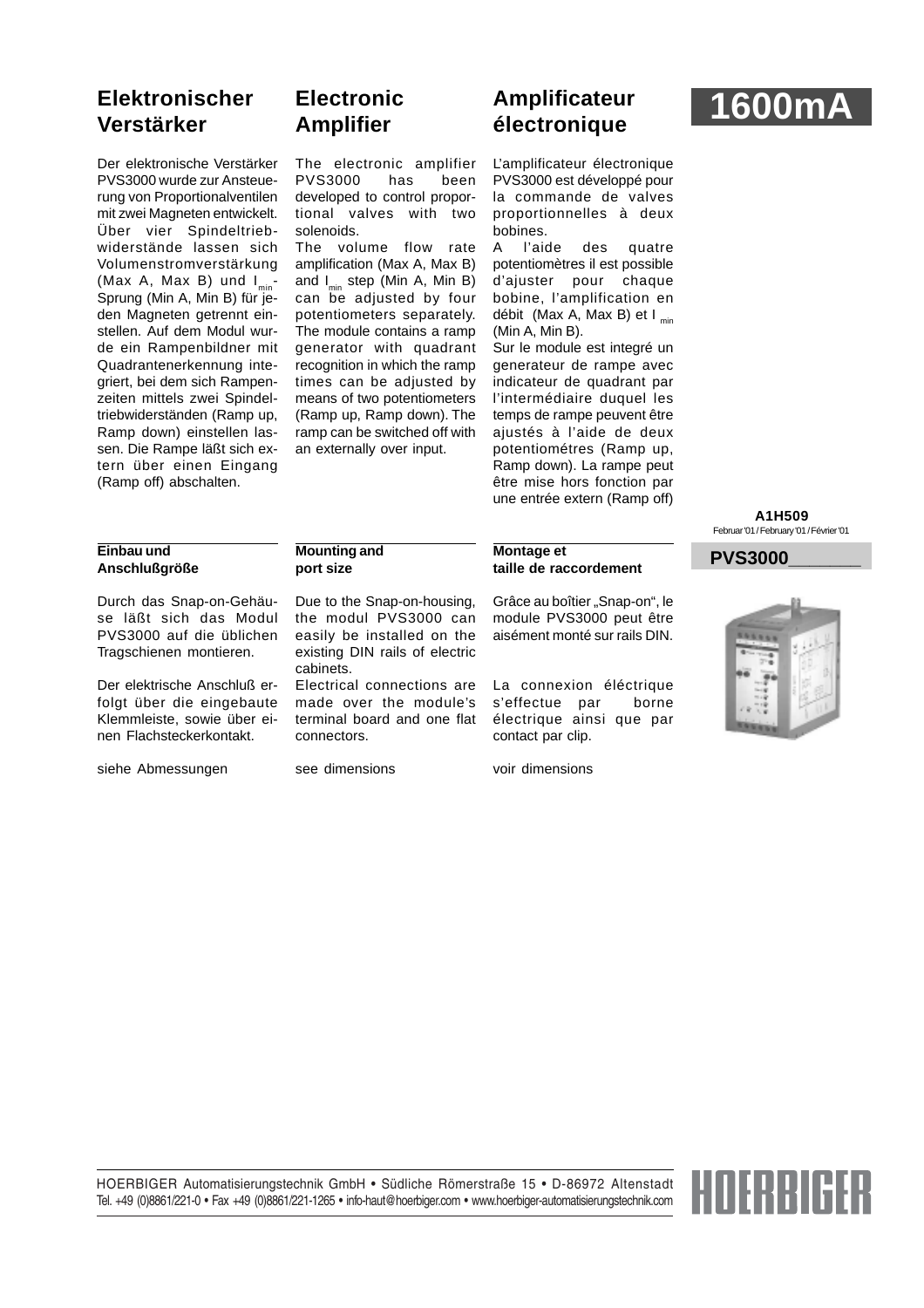## **Kenngrößen**

### **Allgemein**

**Versorgungsspannung** 24V Gleichspannung (22 bis 32V = ) Verpolungssicher **Temperaturbereich** min. 0°C bis max. +50°C **Hilfsspannung** Klemme  $12 = +10V$  (max. 5mA) Klemme 11 = GND Klemme 10 = - 10V (max. 5mA) **PWM-Frequenz** ca. 150Hz **Ausgangsstrom** 0 bis 1600mA **Eingänge** Sollwert: 0 bis 10V (Diff.-Eingang) **Freigabe** Eingang  $+ 24V =$ Anzeige über LED 'Fail safe' **Kurzschlußschutz** Anzeige über LED 'Fail safe' **Rampe aus** Eingang + 24V DC Anzeige über LED 'Ramp off' **Meßbuchsen** Magnetstrom  $1V/A$  ( $\pm 10\%$ ) 'Command' Sollwertsignal (±10V) **Spindeltriebwiderstände** Imax einstellbar für Magnet A und B Imin einstellbar für Magnet A und B, bis ca.50% von Imax Ramp up Rampenzeit Beschleunigung einstellbar im Verhältnis 1:50 Ramp down Rampenzeit Verzögerung, einstellbar im Verhältnis 1:50

# **Characteristics**

## **General**

**Power supply** 24V DC (22 to 32V DC) no polarity error possible **Ambient temperature** min. 0°C to max. +50°C **Auxiliary voltage** Terminal  $12 = +10V$  (max. 5mA) Terminal 11 = GND Terminal  $10 = -10V$  (max. 5mA) **PWM-Frequency** approx. 150Hz **Output current** 0 to 1600mA **Imputs** Setpoint: 0 to 10V (Differentila input) **Enable** Input + 24V DC Monitoring over 'Fail safe' LED **Short-circuit protective** Monitoring over 'Fail safe' LED **Ramp off** Imput + 24V DC Monitoring over 'Ramp off' LED **Test points** Coil current  $1V/A$  ( $\pm 10\%$ ) 'Command' Setpoint (±10V) **Potentiometer** Imax adjustable for coil A and coil B Imax adjustable for coil A and coil B, to 50% of Imax Ramp up ramp time acceleration, adjustable relation is 1:50 Ramp down ramp time deceleration, adjustable relation is 1:50

## **Caractéristiques**

### **Généralités**

**Tension d'alimentation** 24V DC (±10%) irréversibilité de polarité **Plage de température ambiante** min. 0°C; max. +50°C **Tension auxilliaire** borne 12 = + 10V (max. 5mA) borne  $11 =$  GND borne  $10 = -10V$  (max. 5mA) **Fréquence PWM** env. 150Hz **Courant de sortie** 0 á 1600mA **Entrées** Consigne: 0 - 10V (Entrée différentielle) **Autorisation** Entrée +24V DC Indication avec LED 'Fail safe' **Protection contre les court-circuit** Indication avec LED 'Fail safe' **Rampe hors fonction** Entrée +24V DC Indication avec LED 'Ramp off' **Jack d'essai** courant bobine 1V/A(±10%) 'Command' valeur de consigne (±10V) **Potentiomètre** ajustable pour bobine A et B Imin ajustable pour bobine A et B, jusqu'à env.50% de Imax Ramp up temps de rampe d'accélération ajustable en proportion de 1:50 Ramp down temps de rampe de décélération, ajustable en proportion de 1:50

Technische Änderungen vorbehalten. Nachdruck, auch auszugsweise, nur mit unserer Technische Änderungen vorbehalten. Nachdruck, auch auszugsweise, nur mit unserer schriftlichen Genehmigung. schriftlichen Genehmigung.

The right to introduce technical modifications is The right to introduce technical modifications is reserved. No part may be reproduced in any form reserved. No part may be reproduced in any form without permission in writing from the publisher. without permission in writing from the publisher.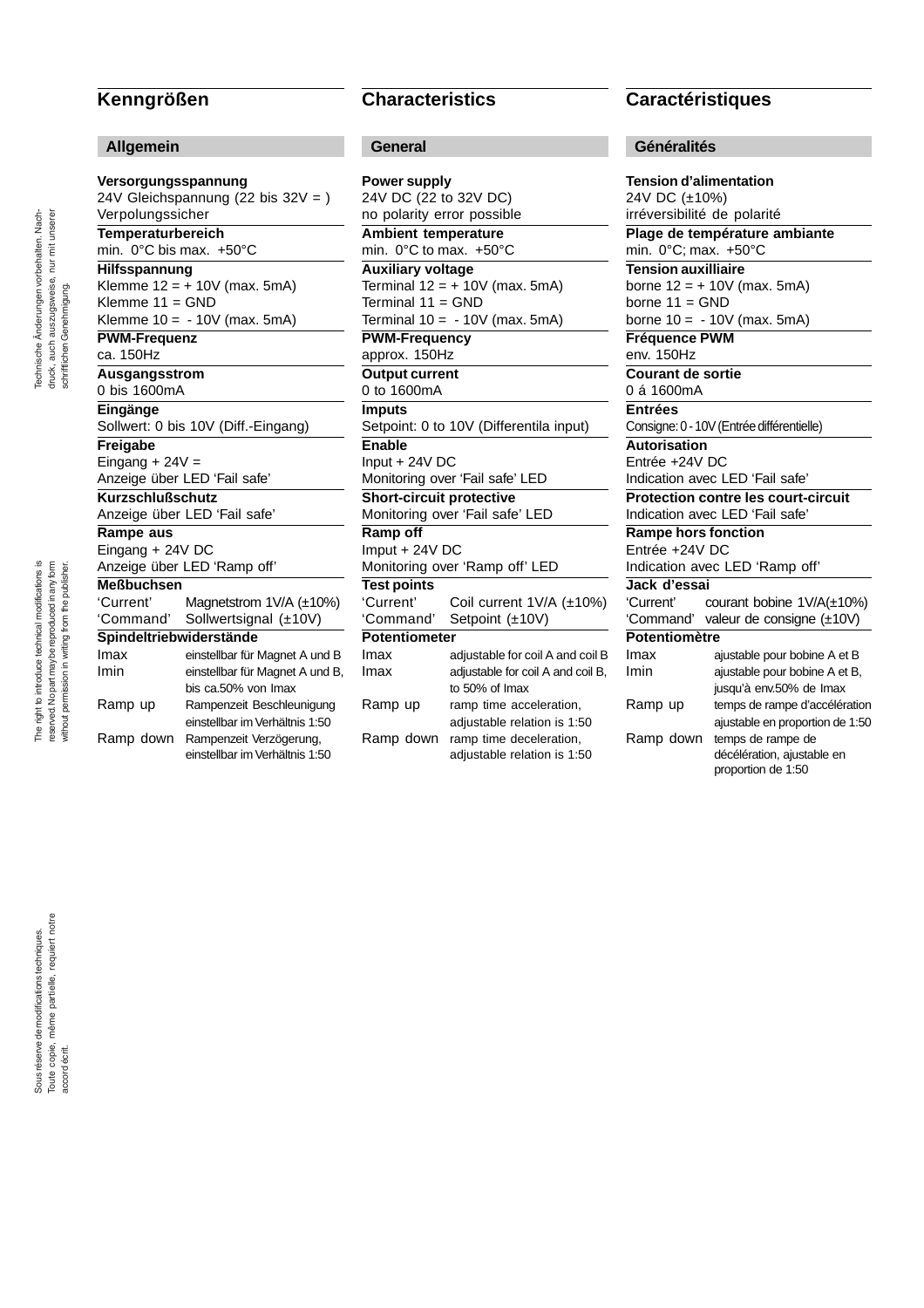



Tragschiene NS 35/7,5 nach DIN 50022 Mounting rails NS 35/7,5 according to DIN 50022 Rails support NS 35/7,5 DIN 50022